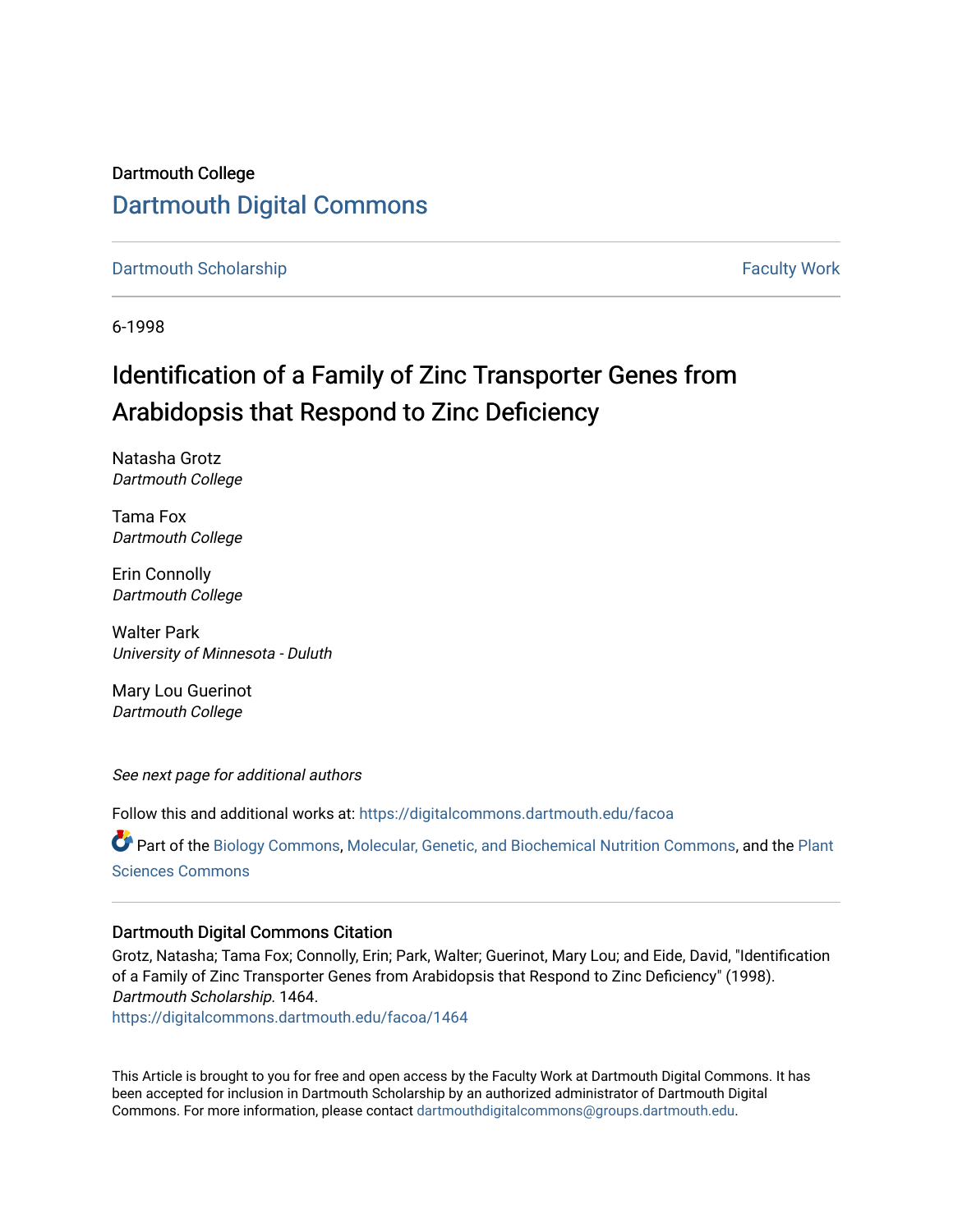## Authors

Natasha Grotz, Tama Fox, Erin Connolly, Walter Park, Mary Lou Guerinot, and David Eide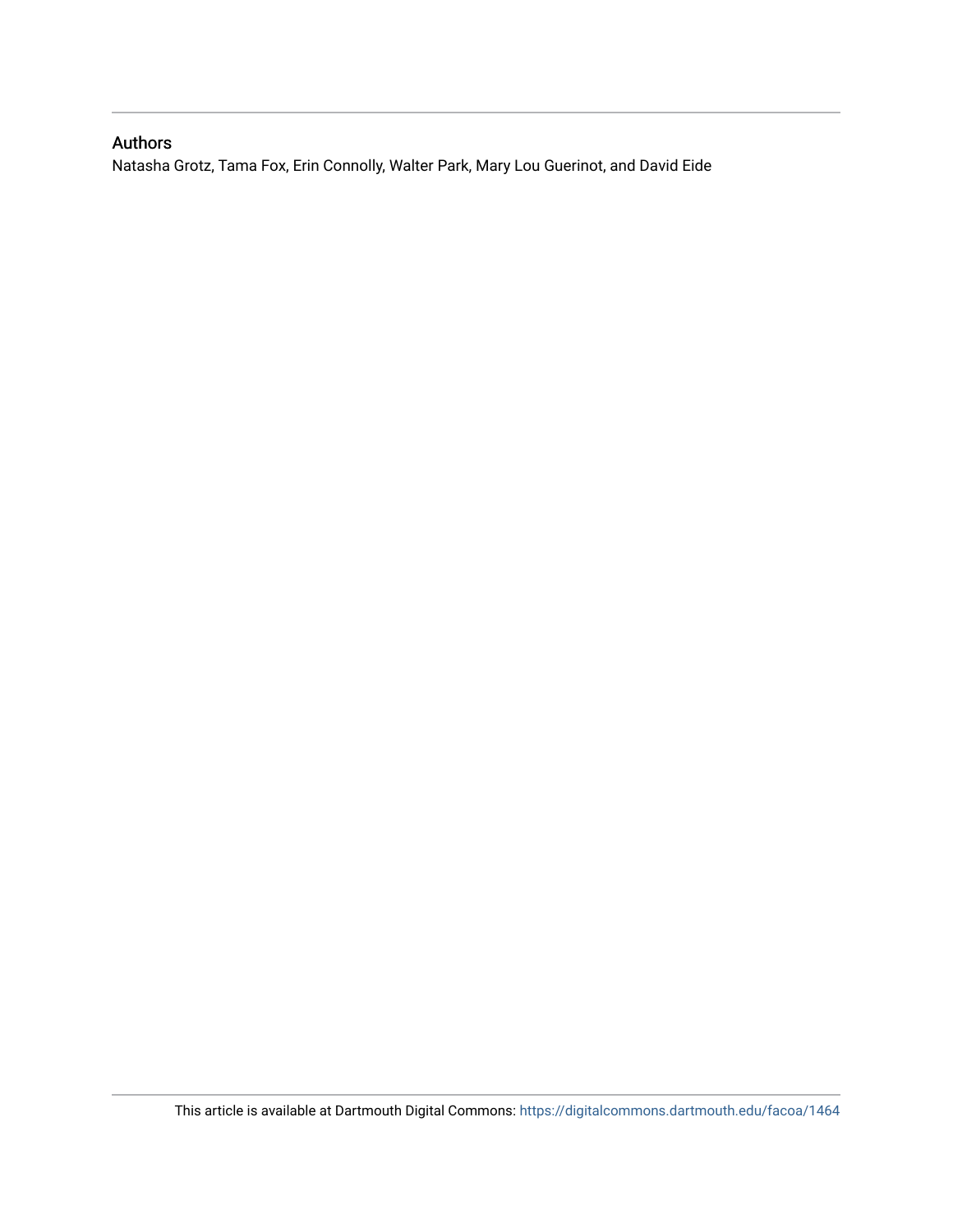## **Identification of a family of zinc transporter genes from** *Arabidopsis* **that respond to zinc deficiency**

NATASHA GROTZ\*, TAMA FOX\*, ERIN CONNOLLY\*, WALTER PARK†, MARY LOU GUERINOT\*‡, AND DAVID EIDE§

\*Department of Biological Sciences, Dartmouth College, Hanover, NH 03755; †Department of Biochemistry and Molecular Biology, University of Minnesota-Duluth, Duluth, MN 55812; and §Nutritional Sciences Program, University of Missouri-Columbia, Columbia, MO 65211

*Edited by Christopher R. Somerville, Carnegie Institution of Washington, Stanford, CA, and approved March 31, 1998 (received for review February 13, 1998)*

**ABSTRACT Millions of people worldwide suffer from nutritional imbalances of essential metals like zinc. These same metals, along with pollutants like cadmium and lead, contaminate soils at many sites around the world. In addition to posing a threat to human health, these metals can poison plants, livestock, and wildlife. Deciphering how metals are absorbed, transported, and incorporated as protein cofactors may help solve both of these problems. For example, edible plants could be engineered to serve as better dietary sources of metal nutrients, and other plant species could be tailored to remove metal ions from contaminated soils. We report here the cloning of the first zinc transporter genes from plants, the** *ZIP1***,** *ZIP2***, and** *ZIP3* **genes of** *Arabidopsis thaliana***. Expression in yeast of these closely related genes confers zinc uptake activities. In the plant,** *ZIP1* **and** *ZIP3* **are expressed in roots in response to zinc deficiency, suggesting that they transport zinc from the soil into the plant. Although expression of** *ZIP2* **has not been detected, a fourth related** *Arabidopsis* **gene identified by genome sequencing,** *ZIP4***, is induced in both shoots and roots of zinc-limited plants. Thus, ZIP4 may transport zinc intracellularly or between plant tissues. These ZIP proteins define a family of metal ion transporters that are found in plants, protozoa, fungi, invertebrates, and vertebrates, making it now possible to address questions of metal ion accumulation and homeostasis in diverse organisms.**

Zn is an essential catalytic component of over 300 enzymes, including alkaline phosphatase, alcohol dehydrogenase, Cu-Zn superoxide dismutase, and carbonic anhydrase. Zn also plays a critical structural role in many proteins. For example, several motifs found in transcriptional regulatory proteins are stabilized by Zn, including the Zn finger, Zn cluster, and RING finger domains. Proteins containing these domains are very common; the yeast genome sequencing project has determined that almost 2% of all yeast gene products contain these types of Zn binding domains (1, 2). Inside cells, Zn is neither oxidized nor reduced; thus, the essential roles of Zn in cells is based largely on its behavior as a divalent cation that has a strong tendency to form stable tetrahedral complexes (for a review see ref. 3).

Despite the importance of Zn as an essential micronutrient for plant growth, relatively few studies have examined the mechanisms and regulation of Zn absorption by roots. Zn is taken up from the soil solution as a divalent cation (4). Currently, there is little agreement as to whether uptake is via ion channels or via a divalent cation carrier protein and whether there is a link between uptake and metabolic energy transduction. Studies of Zn uptake in plants mainly have been focused on hyperaccumulators, i.e., plants that can grow in

soils containing high levels of Zn and accumulate high concentrations of Zn in their shoots. Certain populations of *Thlaspi caerulescens* can tolerate up to 40,000  $\mu$ g of Zn g<sup>-1</sup> tissue in their shoots whereas the normal Zn concentration for most plants is between 20 and 100  $\mu$ g of Zng<sup>-1</sup> tissue (4). Radiotracer studies with *T. caerulescens* and a closely related nonhyperaccumulating species, *T. arvense*, suggested that Zn uptake is controlled by regulating the number of active transporters in the membrane (5). The  $V_{\text{max}}$  for the uptake of Zn was 4.5-fold greater for *T. caerulescens* than for the nonhyperaccumulator *T. arvense* whereas their  $K_m$  values were not significantly different. Once in the root, Zn is believed to be transported into the xylem, taken up by leaf cells, and then stored in the vacuoles of leaf cells thus preventing the buildup of toxic levels in the cytoplasm. These observations indicate that there are also Zn transporters that transport the metal between cells and into subcellular compartments within the plant. We describe here the successful isolation and characterization of Zn transporter genes from *Arabidopsis thaliana*. To our knowledge, these are the first zinc transporter genes to be identified in plants.

#### **MATERIALS AND METHODS**

**Yeast Growth Conditions and Library Screening.** Yeast cells were grown in 1% yeast extract, 2% peptone supplemented with 2% glucose (yeast extract/peptone/dextrose), and in synthetic-defined medium  $(6.7 \text{ g/liter} \text{ yeast nitrogen})$ base without amino acids) supplemented with 2% glucose, 0.1% casamino acids, 0.01% adenine, and 0.01% tryptophan. Media for plate cultures were prepared with 1.5% agar. Strain ZHY3 (*MAT*<sup>a</sup> *zrt1*::*LEU2 zrt2*::*HIS3 ade6 can1 his3 leu2 trp1 ura3*) (6) was transformed (7) with a plasmid library containing *A. thaliana* cDNAs inserted under the control of the yeast phosphoglycerate kinase promoter in pFL61 (8). The poly(A) RNA used to construct this library was obtained from whole young seedlings (stage two leaves). Transformants were inoculated directly onto 39 synthetic-defined agar plates at a density of  $\approx$ 7,000 transformants/plate. Because of the mutations in the *ZRT1* and *ZRT2* genes, synthetic-defined medium is zinc-limiting for ZHY3. Plasmid dependence of the zinc uptake effects was confirmed by selecting for transformants that had lost the plasmids by using 5-fluoroorotic acid (9).

**DNA Manipulations and Sequence Analysis.** DNA was prepared from each of the three yeast transformants, and the plasmids were transformed into *Escherichia coli* TOP10F' cells (Stratagene). Plasmid DNA was prepared and digested with *Not*I, and the insert fragments were cloned into *Not*I-digested Bluescript SK+ (Stratagene). Nucleotide sequences were ob-

The publication costs of this article were defrayed in part by page charge payment. This article must therefore be hereby marked ''*advertisement*'' in accordance with 18 U.S.C. §1734 solely to indicate this fact.

<sup>© 1998</sup> by The National Academy of Sciences 0027-8424/98/957220-5\$2.00/0 PNAS is available online at http://www.pnas.org.

This paper was submitted directly (Track II) to the *Proceedings* office. Data deposition: The *ZIP1*, *ZIP2*, and *ZIP3* sequences reported in this paper have been deposited in the GenBank database (accessions nos. AF033535, AF033536, and AF033537, respectively).

<sup>‡</sup>To whom reprint requests should be addressed. e-mail: Mary.Lou. Guerinot@Dartmouth.edu.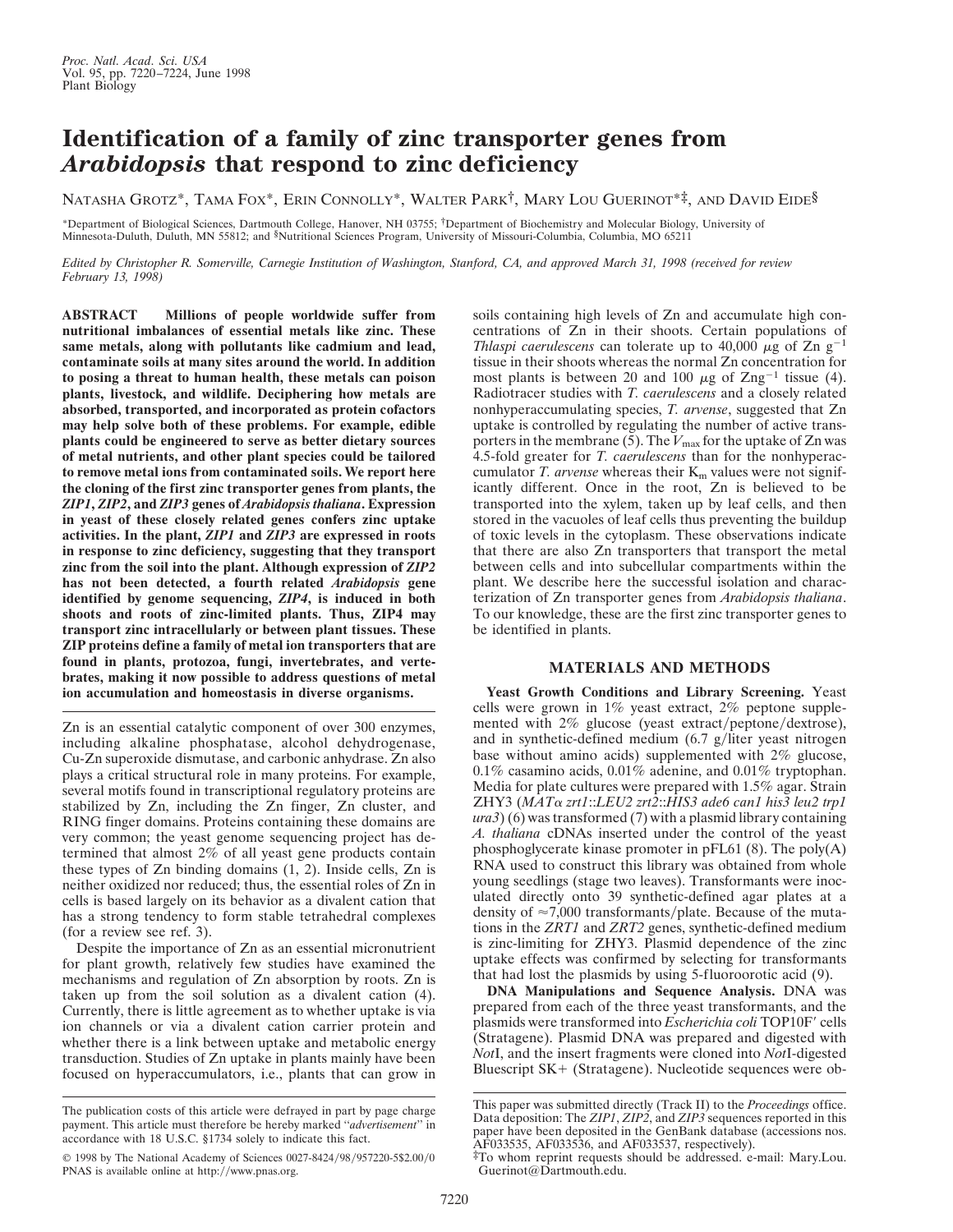tained on an Applied Biosystems model 373A Automated Sequencer (Dartmouth College Molecular Biology Core Facility, Hanover, NH) by using the Ready-reaction Dye-Terminator kit with AmpliTaq FS (Applied Biosystems). Computer database comparisons were performed by using BLAST (10); potential transmembrane domains were identified by using TOP-PREDII(11); and multiple sequence alignment was performed by using PILEUP and PRETTY (GCG). A cDNA version of the *ZIP4* coding sequence, constructed by using PCR, was cloned into pFL61 and used in yeast complementation and uptake assays.

**Zinc Uptake Assays.** Zinc uptake assays were performed as described for iron uptake  $(12)$  except that <sup>65</sup>ZnCl<sub>2</sub> (Amersham) and low zinc medium–EDTA (13) were substituted for  $59FeC1<sub>3</sub>$  and low iron medium-EDTA (14), respectively. Because of their different pH optima for uptake activity, the ZIP1 and ZIP3 activities were assayed at pH 4.7 and ZIP2 activity was assayed at pH 6.0. Michaelis–Menten kinetic values were determined by using KINETASYST software (IntelliKinetics, State College, PA). Stock solutions of the chloride salts of cadmium, cobalt, copper, manganese, and nickel were prepared in distilled water at a concentration of  $100 \text{ mM}$ . A  $\text{ZnCl}_2$ stock solution was prepared at 100 mM in 0.02 N HCl, and the FeCl<sub>3</sub> stock solution was prepared at 50 mM in 0.1 N HCl.

**Plant Growth Conditions.** Seeds of *A. thaliana* (Columbia *gl-1*) were surface-sterilized and plated on Gamborg's B5 medium (Sigma) (pH 5.8) containing 2% sucrose, 1 mM Mes, and 0.7% agar. Plates were kept at 4°C in the dark for 4 days before being incubated under constant light at 21°C for 10 days. Seedlings then were transferred to either zinc-sufficient or zinc-deficient hydroponic medium, formulated by using the GEOCHEM-PC program (15). This medium (pH 6.0) contains 2 mM Ca(NO<sub>3</sub>)<sub>2</sub>, 1 mM KNO<sub>3</sub>, 500  $\mu$ M MgSO<sub>4</sub>, 80  $\mu$ M KH<sub>2</sub>PO<sub>4</sub>, 1 mM Mes, 10  $\mu$ M H<sub>3</sub>BO<sub>3</sub>, and 0.1  $\mu$ M Na<sub>2</sub>MoO<sub>4</sub>; the micronutrients  $CuSO_4$ ,  $Fe<sub>2</sub>(SO<sub>4</sub>)<sub>3</sub>$ , MnCl<sub>2</sub>, and NiCl<sub>2</sub> were added in the presence of 100  $\mu$ M excess EDTA to give final concentrations of 10  $\mu$ M CuEDTA, 50  $\mu$ M FeEDTA, 0.6  $\mu$ M MnEDTA, and 0.1  $\mu$ M NiEDTA. For the zinc-sufficient medium, ZnEDTA was present at a final concentration of 10  $\mu$ M. The seedlings then were grown hydroponically for an additional 10 days. The zinc status of the plants was confirmed by using inductively coupled argon plasma spectrometry.

**Nucleic Acid Analysis.** Poly(A) RNA was extracted from root and shoot fractions of plants grown either in zincsufficient or zinc-deficient media. Samples (1  $\mu$ g) of RNA were denatured, electrophoresed on a  $0.8\%$  agarose/6.2% formaldehyde gel, and then transferred to a nylon membrane (Biotrans, ICN). RNA was bound to the membrane by UV crosslinking (Stratalinker, Stratagene). The membrane was prehybridized, hybridized, and washed as described by Pilgrim and McClung (16) with the exception that washes were performed at 42°C. Membranes were stripped for reprobing with a boiling solution of 0.1% SDS. DNA fragments used as hybridization probes were radiolabeled by random priming (17).

#### **RESULTS AND DISCUSSION**

To identify potential zinc transporters from plants, an *A. thaliana* cDNA expression library was screened for clones that restored zinc-limited growth when expressed in a *Saccharomyces cerevisiae zrt1 zrt2* mutant. This mutant lacks both high and low affinity zinc uptake systems and is extremely sensitive to zinc limitation because of its reliance on less efficient uptake pathways (6). From the  $\approx$  270,000 transformants obtained, three independent transformants were isolated in which the *zrt1 zrt2* phenotype was suppressed. Restriction mapping and Southern blot hybridization analysis of the plasmids obtained from these transformants demonstrated that cDNA clones of three different genes had been isolated. The entire cDNA

insert of each plasmid was sequenced. Comparison of these sequences with the current databases revealed that these cDNAs each encoded proteins similar to the products encoded by the *ZRT1* and *ZRT2* genes of *S. cerevisiae* and the *IRT1* gene of *A. thaliana* (18) (Fig. 1). For this reason, the genes were named *ZIP1*, *ZIP2*, and *ZIP3* (for *Z*RT, *I*RT-like *P*rotein). *ZRT1* and *ZRT2* encode the high and low affinity zinc transporters in yeast, respectively (6, 13), and *IRT1* encodes a probable iron transporter (18). A fourth *ZIP* gene, *ZIP4*, was identified during sequencing of the *Arabidopsis* genome (Gen-Bank accession no. U95973); given the similarity of its deduced protein product to those encoded by the other *ZIP* genes, we included *ZIP4* in subsequent analyses.

The ability of *ZIP1*, *ZIP2*, and *ZIP3* to suppress the growth defect of a *zrt1 zrt2* yeast mutant suggested that these genes may encode zinc transporters. To test this hypothesis, we examined 65Zn accumulation in a *zrt1 zrt2* strain expressing each of these genes. At 0°C, no zinc accumulation was detected in ZIP1- or ZIP3-expressing strains (Fig. 2 *A* and *C*) or in an untransformed control strain (data not shown). At 30°C, no zinc accumulation was detected in the untransformed control strain (ref. 6 and data not shown) whereas a high rate of accumulation was observed in the ZIP1- and ZIP3-expressing strains ( $\approx$ 270 and 710 fmol/min/10<sup>6</sup> cells, respectively). The rate of ZIP1- or ZIP3-dependent zinc accumulation was not altered greatly by variations in pH of the assay solution between 4.0 and 6.0 (data not shown). In contrast, ZIP2 dependent zinc accumulation was highly pH-dependent; no uptake activity was detectable in the ZIP2-expressing strain when assayed at pH values below 5.0 (data not shown), yet at pH 6.0, temperature-dependent zinc accumulation was observed ( $\approx$ 19 fmol/min/10<sup>6</sup> cells) (Fig. 2*B*).

A cDNA version of the *ZIP4* coding sequence, constructed by using PCR, was cloned into pFL61 and was used in yeast complementation and uptake assays. No uptake could be detected in yeast cells expressing the *ZIP4* gene nor could *ZIP4* complement the growth defect of the *zrt1 zrt2* mutant on zinc-limited medium. This lack of uptake may be due to subcellular rather than plasma membrane localization of ZIP4 in yeast.

When assayed over a range of zinc concentrations, uptake activity dependent on expression of the *ZIP1*, *ZIP2*, and *ZIP3* genes was concentration-dependent and saturable (Fig. 2 *D*–*F*). The Michaelis–Menten kinetic values derived from these data are described in Table 1. Of interest, the apparent Km values of these transporters are similar to the levels of zinc commonly found in plant rhizospheres (19).

To assess whether metals in addition to zinc are substrates for ZIP1, ZIP2, or ZIP3, we tested other metal ions for their ability to inhibit zinc uptake mediated by these proteins. Zinc uptake by ZIP1 was not inhibited by a 10-fold excess of Mn, Ni, Fe, or Co (Fig. 2*G*). Zinc was the most potent competitor, demonstrating that ZIP1 prefers zinc as its substrate over these other metal ions. Cd and Cu also inhibited zinc uptake but to a lesser extent. Although the mechanism of these inhibitory effects is not yet known, these results suggest that Cd and Cu also may be substrates for ZIP1. Zinc uptake mediated by ZIP3 was inhibited by Mn, Fe, Co, Cd, and Cu (Fig. 2*I*). Again, zinc had the greatest effect, indicating that ZIP3 also prefers zinc. Cd and Cu inhibited zinc uptake mediated by ZIP2 to as great a degree as zinc (Fig. 2*H*) suggesting that ZIP2 also may have a high affinity for Cd and/or Cu. In summary, these three transporters show unique sensitivities to other metal ions that may reflect differences in their substrate specificities. We have found that expression of *ZIP1, ZIP2, ZIP3*, and *ZIP4* in a *fet3 fet4* mutant [DEY1453 (20)] failed to alter the iron-limited growth defect of this strain or alter its iron uptake activity. Thus, the ZIP proteins cannot transport iron.

Why does *Arabidopsis* have multiple zinc transporters? Zinc, like other metal ions, is transported from the soil into the root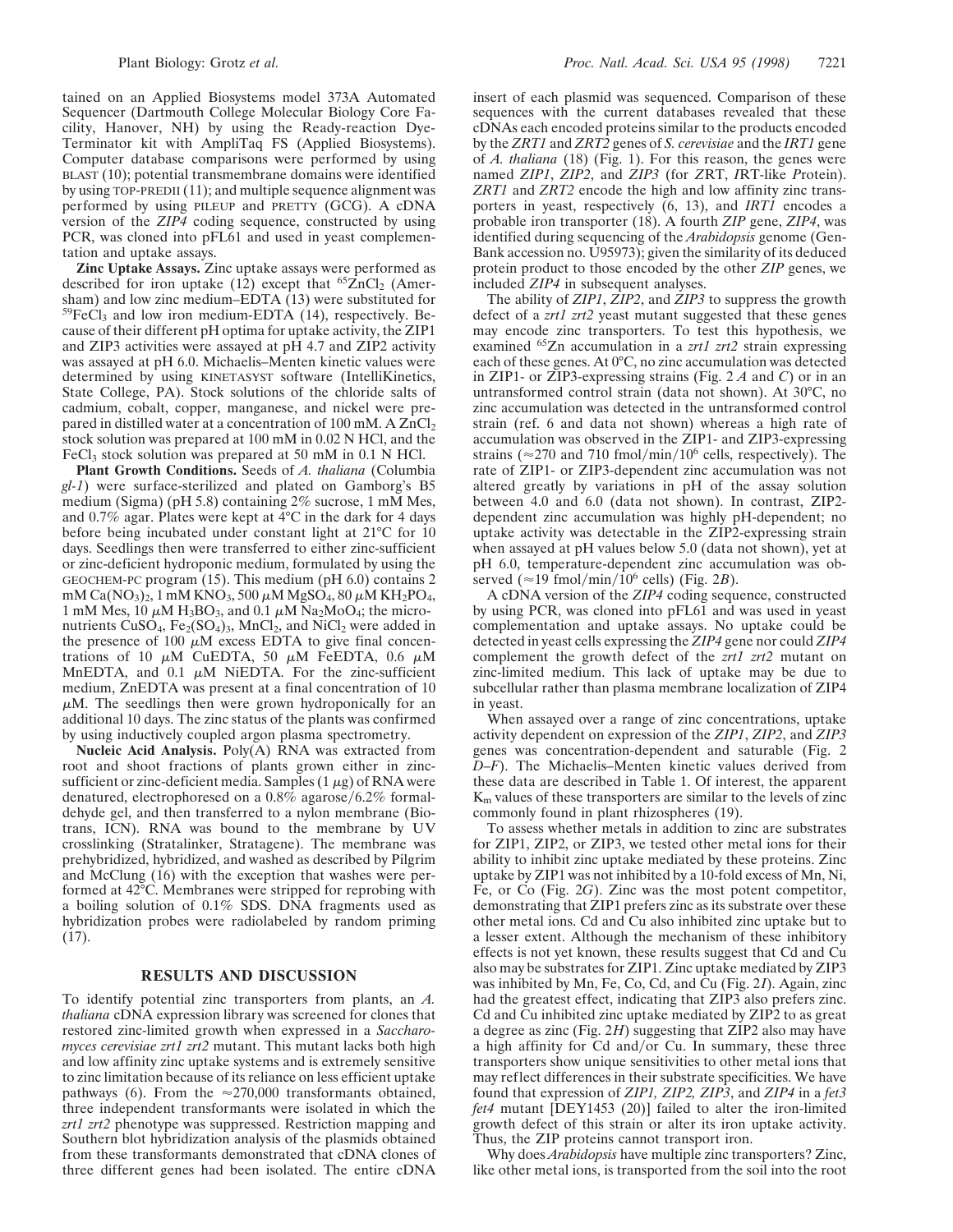| <b>IRT1</b><br>ZIP1<br>ZIP <sub>2</sub><br>ZIP3<br>ZIP4<br>ZRT1<br>ZRT <sub>2</sub>             |                                                                                                                            |                                                      |                | MKTIFLVLIEVSFAISPATSTAPEECGSESANPCVNKA<br>. . M S E C G C F S A T T M L R I C V V L I I C L H M C C A S S D C T S H D D P V S Q D E A E K<br>MALSSKTLKSTLVFLSIIFLCFSLILAHGGIDDGDEEEETNQPPPATGTT<br>. . MKTKSVKLLFFFFSVSLLLIAVVNAAEGHSHGGPKCECSHEDDHENKA<br>M S N V T T P W W K Q W D P S E V T L A D K T P D D V W K T C V L Q G V Y F G G N E Y N G N L                                                                                                           |                   |                                      |
|-------------------------------------------------------------------------------------------------|----------------------------------------------------------------------------------------------------------------------------|------------------------------------------------------|----------------|--------------------------------------------------------------------------------------------------------------------------------------------------------------------------------------------------------------------------------------------------------------------------------------------------------------------------------------------------------------------------------------------------------------------------------------------------------------------|-------------------|--------------------------------------|
| IRT1<br>ZIP1<br>ZIP <sub>2</sub><br>ZIP <sub>3</sub><br>ZIP4<br>ZRT1<br>ZRT <sub>2</sub>        | 1 <sub>1</sub>                                                                                                             |                                                      |                | KALPLKVIAIFVILIASMIGVGAPLFSRNVSFLOPDGNIFTIIKCFAS<br>.ATKLKLGSIALLLVAGGVGVSLPLIGKRIPALOPENDIFFMVKAFAA<br>TVVNLRSKGLVLVKIYCIIILFFSTFLAGISPYFYRWNESFLLLGTQFSG<br>GARKYKIAAIPTVLIAGIIGVLFPLLGKVFPSLRPETCFFFVTKAFAA<br>AAFLLKFVAIASILLAGAAGVAIPLIGRNRRFLQTEGNLFVAAKAFAA<br>GA. RISSVFVILFVSTFFTMFPLISTKVK. . RLRIPLYVYLFAKYFGS<br>GLRILAVFIILISSGLGVYFPILSSRYSFIRLPNWCFFIAKFFGS                                                                                         |                   | 111                                  |
| <b>IRT1</b><br>ZIP1<br>ZIP <sub>2</sub><br>ZIP3<br>ZIP4<br>ZRT1<br>ZRT <sub>2</sub>             | FLATALIH<br>G <sub>1</sub>                                                                                                 | <b>GVILCTGFVHILPDAFE</b>                             |                | GIILGTGFMHVLPDSFEMLSS.ICLEEN.PWHKFPFSGFLAMLSGLITLA<br>RLSS. PCLEDT. TAGKFPFAGFVAMLSAMGTLM<br>FLSDANETFRGLKHKEYPYAFMLAAAGYCLTML<br>GVILATGFMHVLPEAYEMLNS.PCL.IS.EAWEFPFTGFIAMIAAILTLS<br>GVILATGFVHMLAGGTEALSN.PCLPDF.PWSKFPFPGFFAMVAALATLL<br>GVIVATAFIHLMDPAYGAIGGTTCVGQTGNWGLYSWCPAIMLTSLTFTFL<br>GVIVATAFVHLLOPAAEALGD.ECLGGTFAEYPWAFGICLMSLFLLFF                                                                                                               |                   |                                      |
| <b>IRT1</b><br>ZIP1<br>ZIP <sub>2</sub><br>ZIP3<br>ZIP4<br>ZRT1<br>ZRT <sub>2</sub>             | п<br>$\mathsf{A}$<br>$\vee$<br>v<br>T<br>T E                                                                               |                                                      |                | FMGTQYYERKQERNQAATEAAAGSEEIAV<br>LFSSVWVERKYGLSHDHTHDEIKDTVVRN<br>I I THYFVAKTL G HD H G D . H G E V T S I D V D A P S S G F V I R N M D S D P V S F N N                                                                                                                                                                                                                                                                                                           |                   |                                      |
| <b>IRT1</b><br>ZIP1<br>ZIP <sub>2</sub><br>ZIP3<br>ZIP4<br>ZRT1<br>ZRT <sub>2</sub>             |                                                                                                                            |                                                      |                | NHGSKQVNVVVDEEEHA<br>. V P V V G E R V T D N K V F G E E D G G G I <mark>H</mark> I V G I R A <mark>H A A H H R H S H</mark> S .<br>TAAVSSEND NENGTAN GS <mark>H</mark> DTKNGVE<br>EAAYSIHNDKTPYTTRNEEIVATPIKEKEPGSNVTNYDLEPGKTESLANE                                                                                                                                                                                                                              |                   |                                      |
| IRT1<br>ZIP1<br>ZIP <sub>2</sub><br>ZIP <sub>3</sub><br>ZIP4<br>ZRT1<br>ZRT <sub>2</sub>        |                                                                                                                            | $\mathsf{I}$                                         |                | . G I M P <mark>H G H G H . G H</mark> G P A N D V T L P I K E D D S S N A Q L L R Y R V I A M<br>. G <mark>H V H I H T H A S H G H T H</mark> G S T E L I R R R I V S Q<br>AVKEEGRREIKSGVDVSQALIRTSGFGDTA<br>SSVDSEKVQILRTRVIAQ<br>. N S <mark>H</mark> G T C D G H A H G H S H G H M H G N S D V E N G A R H V V V<br>L V P T S S <mark>H</mark> A T N L A S V P G K D <mark>H</mark> Y S H E N D <mark>H</mark> Q D V S Q L A T R I E E E D K E Q Y L N Q I L A |                   |                                      |
| IRT1<br>ZIP1<br>ZIP <sub>2</sub><br>ZIP <sub>3</sub><br>ZIP4<br>ZRT1<br>ZRT <sub>2</sub>        | VLE<br>SQIL<br>FLILE<br>VFILEFGIIF                                                                                         | IGIVVH<br>LGIVS<br>FGVIF                             | V <sub>1</sub> | LGIIVISVVIGLSLGATSDTCTIKGLIAALCFHOMFLGMGLGGCI<br>SVIIGISLGASQSIDTIKPLMAALSFHQFFEGLGLGGCI<br>. . LLI FALCFHSIFEGIAIGLSDTKSDAWRNLWTISLHKVFAAVAMGIAL<br>. . VLELGIIVHSVVIGISLGASQSPDAAKALFIALMF <mark>IOCFEGLGLGGCI</mark><br>HSIIIGLSLGVSQSPCTIRPLIAALSF<br><b>HSVMIGLNLGSVGDEFSSLYPVLVF</b><br>HSVFVGLSLSVAGEEFETLFIVLTFH                                                                                                                                           | F<br>HQF<br>HOSFE | GFALGGCI<br>GLGIGARL<br>QMFEGLGLGTRV |
| <b>IRT1</b><br>ZIP1<br>ZIP <sub>2</sub><br>ZIP <sub>3</sub><br>ZIP4<br>ZRT1<br>ZRT <sub>2</sub> |                                                                                                                            | V <sub>1</sub>                                       |                | LOAEYTNMKKFVMAFFFAVTTPFGIALGIALSTVYODNSPKALIT<br>SLADMKSKSTVLMATFFSVTAPLGIGIGLGMSSGLGYRKESKEAIMV<br>LKL. IPKRPFFLTVVYSFAFGISSPIGVGIGIGINATSQGAGGDWTYAIS<br>AQGKFKCLSVTIMSTFFAITTPIGIVVGMGIANSYDESSPTALIV<br>SQAQFRNKSATIMACFFALTTPLGIGIGTAVASSFNSHSPGALVT<br>SAIEFPRSKRWWPWALCVAYGLTTPICVAIGLGVRTRYVSGSYTALVI<br>A E T N W P E S K K Y M P W L M G L A F T L T S P I A V A V G I G V R H                                                                           | $V$               | SWIPGSRRALIA                         |
| <b>IRT1</b><br>ZIP1<br>ZIP <sub>2</sub><br>ZIP3<br>ZIP4<br>ZRT1<br>ZRT <sub>2</sub>             |                                                                                                                            | VGLLNACSAGLLIYMALVOLLAA<br><b>SGVLDAISAGILLYTGLV</b> |                | <b>EFMGPKLQGSIKMQFKCLIAALLG</b><br>E G M L N A A S A G I L I Y M S L V D L L A T D F M N P R L Q S N L W L H L A A Y L S L V L G<br>MGLACGVFVYVAVNHLISKGYKPLEECYFDKPIYKFIAVFLG<br>Q G V L N A A S A G I L I Y M S L V D L L A A D F T H P K M Q S N T G L Q I M A H I A L L L G<br>EGILDSLSAGILVYMALVDLIAADFLSKRMSCNLRLQVVSYVMLFLG<br>ELLARBFIFNPQRTKDLRELSFNVICTLFG<br>NGVFDSISSGILIYTGLVELMAHEFLYSNQFKGPDGLKKMLSAYLIMCCG                                         |                   |                                      |
| <b>IRT1</b><br>ZIP1<br>ZIP <sub>2</sub><br>ZIP3<br>ZIP4<br>ZRT1<br>ZRT <sub>2</sub>             | <b>CGGMSIIAKWA</b><br>AGSMSLLAIWA<br>VALLSVVMIWD<br>AGLMSLLAKWA<br><b>AGLMSALAIWA</b><br>AGIMALIGKWA<br><b>AALMALLGKWA</b> |                                                      |                | ×                                                                                                                                                                                                                                                                                                                                                                                                                                                                  |                   |                                      |

FIG. 1. Alignment of the amino acid sequences of seven full length *Arabidopsis and Saccharomyces* ZIP proteins (IRT1, ZIP1, ZIP2, ZIP3, ZIP4, ZRT1, and ZRT2). The eight transmembrane domains predicted for each these proteins are numbered I–VIII. Residues highlighted in blue are identical, and residues highlighted in green represent conservative substitutions. The histidines found in the variable region between transmembrane domains III and IV are highlighted in gold. Residues highlighted in pink are conserved histidines or acidic residues found within predicted transmembrane helices.

and then must cross both cellular and organellar membranes as it is distributed throughout the plant. Specific zinc transporters may play different roles in this process. Northern blot analysis demonstrated that *ZIP1* and *ZIP3* are zinc-responsive. These genes are expressed predominantly in the roots of zinc-deficient plants; little or no mRNA was detected in the roots of zinc-sufficient plants or in the shoots of zinc-sufficient or zinc-deficient plants (Fig. 3). Despite repeated attempts, ZIP2 mRNA could not be detected in plants grown under either condition. *ZIP4* also responds to zinc deficiency, but, unlike *ZIP1* and *ZIP3*, this gene is induced in both the shoots and roots of zinc-deficient plants. This result is especially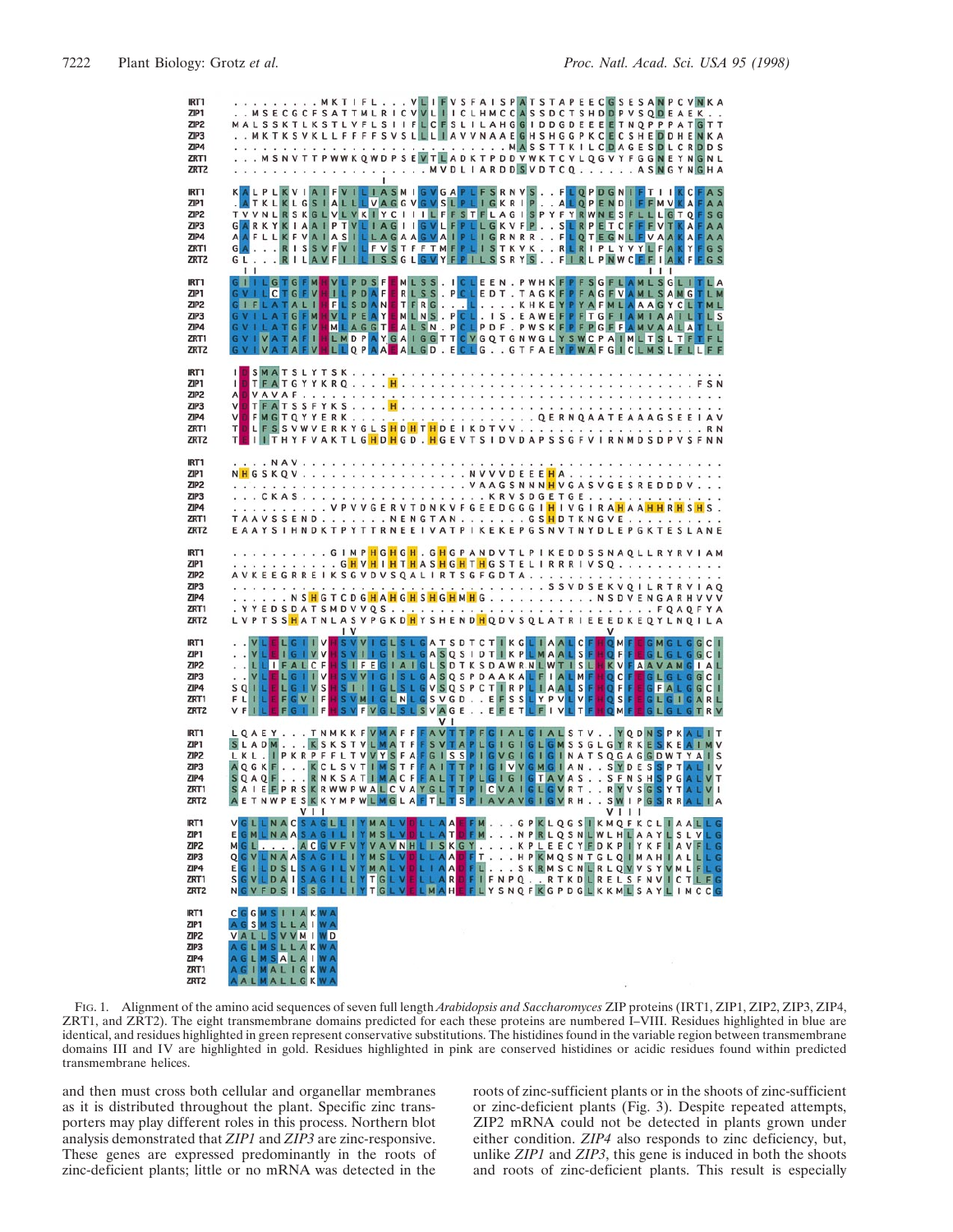

FIG. 2. Biochemical properties of zinc uptake in yeast expressing the *ZIP1*, *ZIP2*, or *ZIP3* genes. *zrt1 zrt2* (ZHY3) transformants expressing *ZIP1*, *ZIP2*, or *ZIP3* were grown to exponential phase ( $\approx$  5  $\times$  10<sup>6</sup> cells/ml) in synthetic-defined medium and assayed for zinc uptake with <sup>65</sup>Zn. Because of their different pH optima for uptake activity, the ZIP1 and ZIP3 activities were assayed at pH 4.7, and ZIP2 activity was assayed at pH 6.0.  $(A-C)$  Time and temperature dependence of zinc accumulation assayed with 10  $\mu$ M (ZIP1, ZIP3) or 1  $\mu$ M <sup>65</sup>Zn (ZIP2) at 0°C (open symbols) and at 30°C (closed symbols). (*D*–*F*) Concentration dependence of zinc uptake was determined by measuring zinc accumulation for 5 min over a range of substrate concentrations. Each point in *A*–*F* represents the mean of two experiments each performed in duplicate, and the error bars represent  $\pm$ 1 SD. (*G–I*) Inhibition of ZIP-dependent uptake in yeast by other metals. Cells were assayed for zinc uptake rate with 10  $\mu$ M (*ZIP1*, *ZIP3*) or 1  $\mu$ M (*ZIP2*) <sup>65</sup>Zn in the absence (-) or presence of 10-fold excess of the chloride salts of the indicated metal ions. Each value represents the mean of four replicates. The asterisks indicate significant differences from control values  $(P < 0.05)$  as determined by one-way ANOVA followed by Scheffe's test.

interesting given the predicted targeting of ZIP4 to chloroplasts (see below). The results of our Northern blot analyses are consistent with a role for ZIP1 and ZIP3 in the uptake of zinc from the rhizosphere and a role for ZIP4 in the transport of zinc in plastids. It is not surprising that *ZIP* gene expression would be regulated; zinc is toxic when present in excess. We also examined *ZIP* gene expression in iron-sufficient and iron-deficient plants and saw no response of any of the *ZIP* genes to the same conditions of iron deficiency that induce *IRT1* expression (data not shown). Thus, *ZIP1*, *ZIP3*, and *ZIP4* respond specifically to a lack of zinc.

The predicted products of the *ZIP1*, *ZIP2*, *ZIP3*, and *ZIP4* genes are 355, 353, 339, and 374 aa in length, respectively. The ZIP proteins contain eight potential transmembrane domains, numbered I–VIII in Fig. 1. ZIP1, ZIP2, and ZIP3 each have a potential signal sequence and are predicted to be plasma membrane proteins; ZIP4 contains a potential chloroplast targeting sequence [PSORT, (21)]. To date, we have identified a total of 18 ZIP family members, including nine plant genes (including eight from *Arabidopsis* alone), two yeast genes, one gene in the protozoan *Trypanosoma brucei* variety *rhodesiense*, four genes in the nematode *C. elegans*, and two in humans. Family members range in length from 309 to 476 aa; this range

Table 1. Michaelis–Menten kinetic constants of zinc uptake in yeast

| Gene             | Apparent $K_{\rm m}$ , $\mu$ M | $V_{\text{max}}$ , fmol/min/10 <sup>6</sup> cells |
|------------------|--------------------------------|---------------------------------------------------|
| ZIP1             | $13 \pm 2$                     | $693 \pm 43$                                      |
| ZIP <sub>2</sub> | $2 \pm 0.3$                    | $107 \pm 4$                                       |
| ZIP3             | $14 + 2$                       | $3528 \pm 207$                                    |

is largely due to variation in the number of residues between transmembrane domains III and IV, a domain we have des-



FIG. 3. Regulation of *ZIP1*, *ZIP3*, and *ZIP4* mRNA levels by zinc availability. Gene probes were hybridized to a Northern blot containing  $1 \mu$ g of poly(A) mRNA prepared from the roots or shoots of hydroponically grown plants. The same blot was used sequentially (after stripping) for hybridization to each of the gene probes.